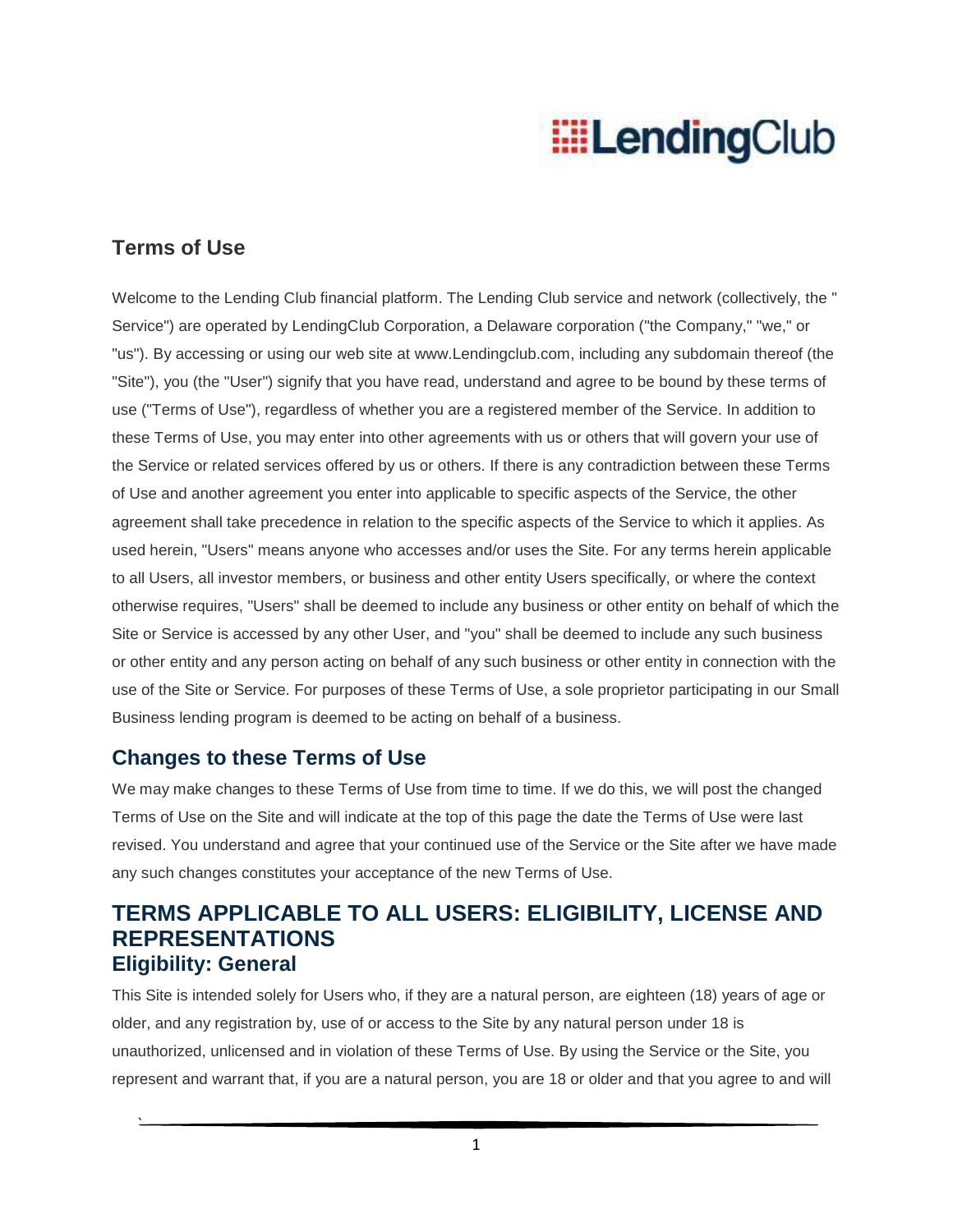abide by all of the terms and conditions of these Terms of Use. If you violate any of these Terms of Use,or otherwise violate an agreement between you and us, the Company may terminate your membership, delete your profile and any content or information that you have posted on the Site and/or prohibit you from using or accessing the Service or the Site (or any portion, aspect or feature of the Service or the Site), at any time in its sole discretion, with or without notice, including without limitation if it believes that you are under 18.

#### **Proprietary Rights in Site Content; Limited License**

All content on the Site, including but not limited to designs, text, graphics, pictures, video, information, software, music, sound and other files, and their selection and arrangement (the "Site Content"), are the proprietary property of the Company with all rights reserved. No Site Content may be modified, copied, distributed, framed, reproduced, republished, downloaded, displayed, posted, transmitted, or sold in any form or by any means, in whole or in part, without the Company's prior written permission, except as provided in the following sentence and except that the foregoing does not apply to your own User Content (as defined below) that you legally post on the Site. Provided that you are eligible for use of the Site, you are granted a limited license to access and use the Site and to download or print a copy of any portion of the Site Content solely for your use in connection with your use of the Site or Service, provided that you keep all copyright or other proprietary notices intact. Except for your own User Content (as defined below), you may not republish Site Content on any Internet, Intranet or Extranet site or incorporate the information in any other database or compilation, and any other use of the Site Content is strictly prohibited. Any use of the Site or the Site Content other than as specifically authorized herein, without the prior written permission of the Company, is strictly prohibited and will terminate the license granted herein. Such unauthorized use may also violate applicable laws including without limitation copyright and trademark laws and applicable communications regulations and statutes. Unless explicitly stated herein, nothing in these Terms of Use shall be construed as conferring any license to intellectual property rights, whether by estoppel, implication or otherwise. This license is revocable by us at any time without notice and with or without cause.

You may review personal information (including credit data) posted by or relating to other Users on the Site, but you are not authorized to disclose or otherwise use such information for any purpose other than assessing the creditworthiness of other Users. You may not reproduce any personal information (including credit data). Further, you represent and warrant that: (i) you do not have the ability to match

2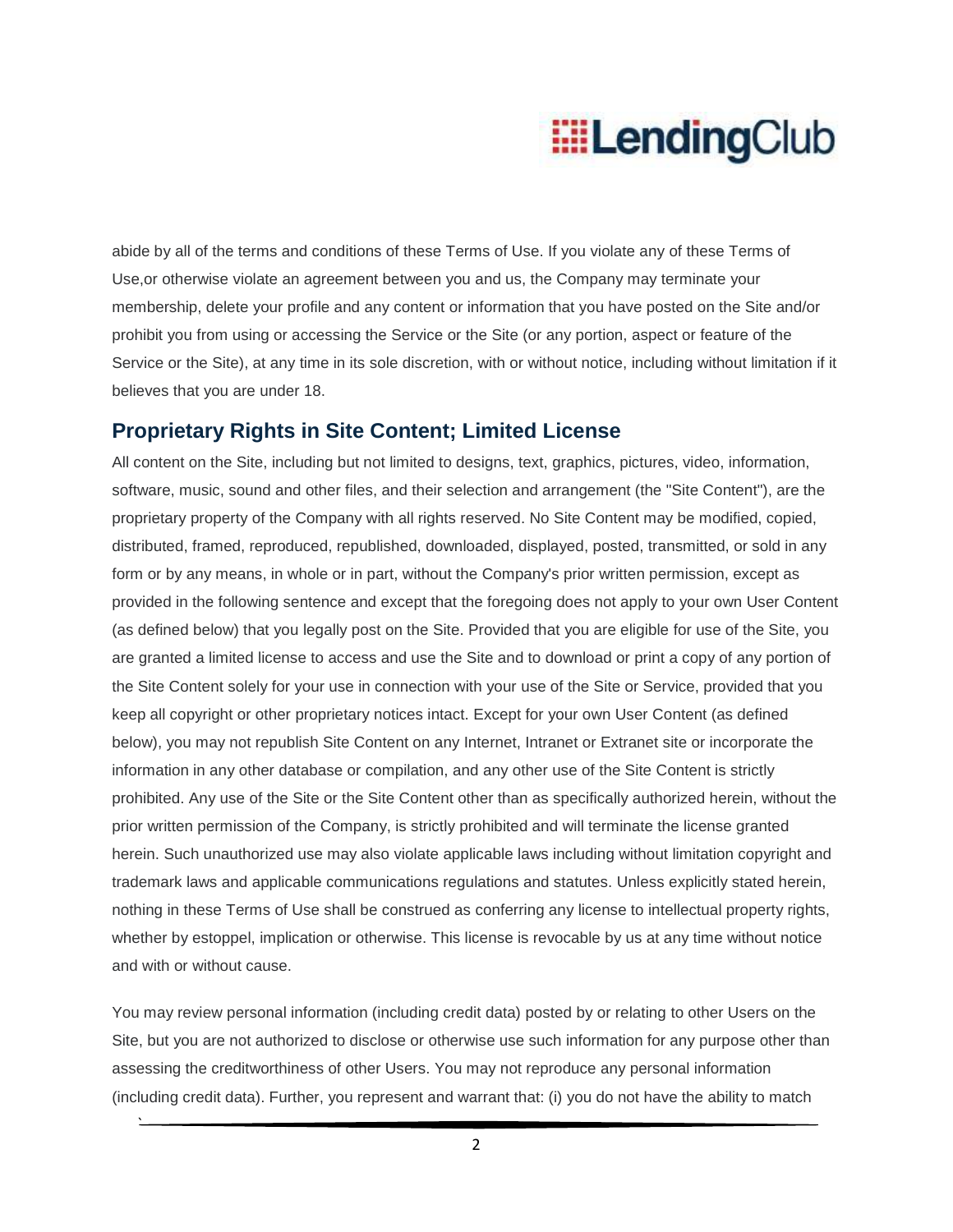any personal information (including credit data) posted by or relating to other Users to the identity of any individual; (ii) you will not make any attempt to obtain data permitting you to match any personal information (including credit data) posted by or relating to other Users to the identity of any individual; (iii) you will not accept any information from any third party that permits such a match; and (iv) you will make no such match.

### **Restrictions on Data Collection/Termination**

Without our prior consent, you may not:

- use any automated means to access this Site or collect any information from the Site (including, without limitation, robots, spiders, scripts or other automatic devices or programs);
- frame the Site, utilize framing techniques to enclose any Content or other proprietary information, place pop-up windows over this Site's pages, or otherwise affect the display of this Site's pages;
- engage in the practices of "screen scraping," "database scraping" or any other activity with the purpose of obtaining content or other information; or
- use this Site in any manner that violates applicable law or that could damage, disable, overburden, or impair this Site or interfere with any other party's use and enjoyment of this Site.

**We may terminate, disable or throttle your access to, or use of, this Site and the Services for any reason, including without limitation, if we believe that you have violated or acted inconsistently with any portion of these Terms of Use.**

#### **User Representations**

`

You represent, warrant and agree that no materials of any kind submitted through your account or otherwise posted or shared by you through the Service will violate or infringe upon the rights of any third party, including copyright, trademark, privacy, publicity or other personal or proprietary rights; or contain libelous, defamatory or otherwise unlawful material. You further agree not to harvest or collect email addresses or other contact information of Users from the Service or the Site by electronic or other means for the purposes of sending unsolicited emails or other unsolicited communications. Additionally, you agree not to use automated scripts to collect information from the Service or the Site or for any other purpose. You further agree that you may not use the Service or the Site in any unlawful manner or in any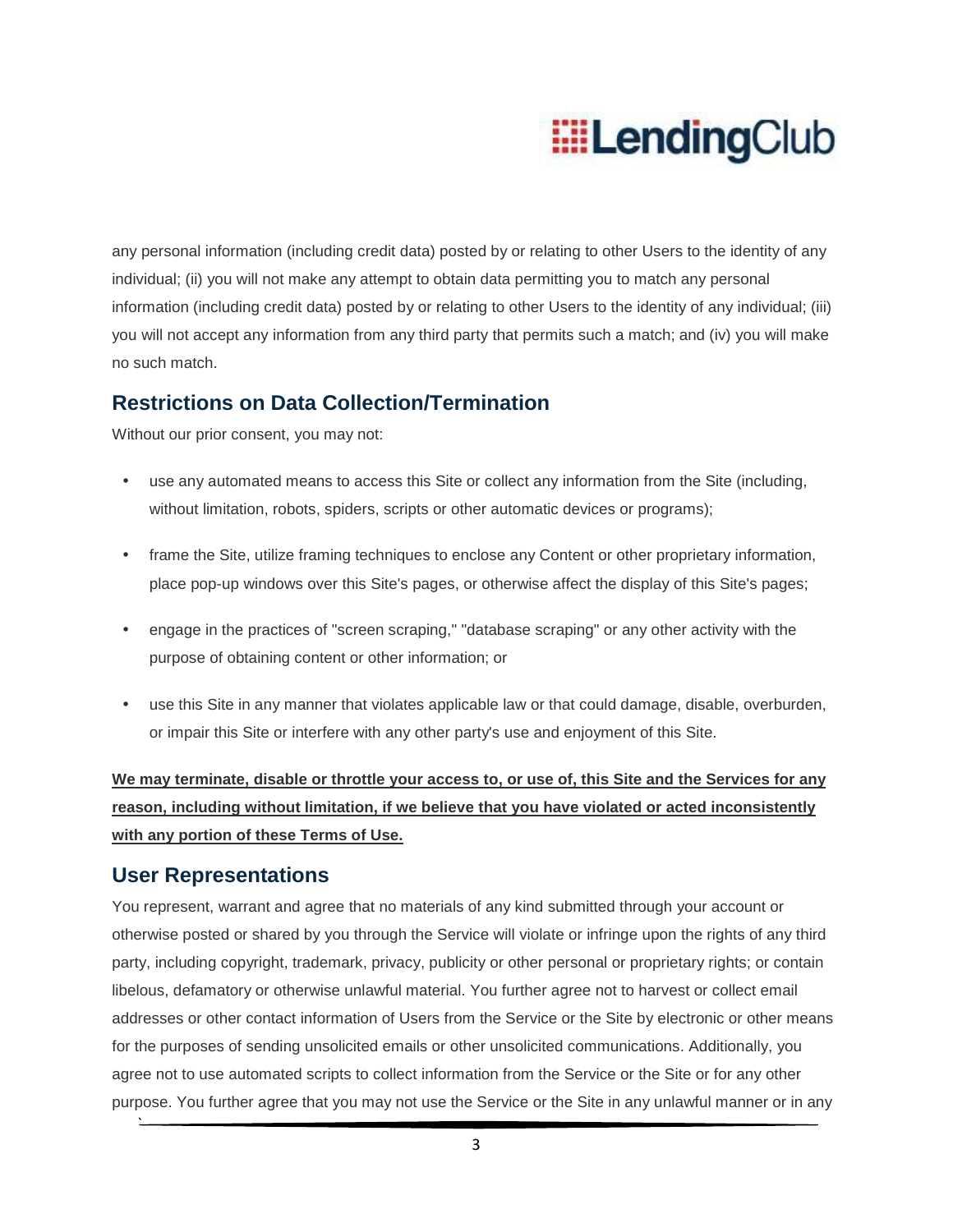other manner that could damage, disable, overburden or impair the Site. In addition, you agree not to use the Service or the Site to:

- upload, post, transmit, share, store or otherwise make available any content that we deem to be harmful, threatening, unlawful, defamatory, infringing, abusive, inflammatory, harassing, vulgar, obscene, fraudulent, invasive of privacy or publicity rights, hateful, or racially, ethnically or otherwise objectionable;
- except where authorized by the Company, register for more than one User account, register for a User account on behalf of an individual other than yourself, operate a User account on behalf of or for the benefit of any person who is not eligible to register for or operate a User account in their own name, or register for a User account on behalf of any group or entity (other than approved investment accounts opened on behalf of legal entities or accounts opened for purposes of participating in our Small Business lending program);
- impersonate any person or entity, or falsely state or otherwise misrepresent yourself, your age or your affiliation with or authority to act on behalf of any person or entity;
- upload, post, transmit, share or otherwise make available any unsolicited or unauthorized advertising, solicitations, promotional materials, "junk mail," "spam," "chain letters," "pyramid schemes," or any other form of solicitation;
- upload, post, transmit, share, store or otherwise make publicly available on the Site any private information of any third party, including, without limitation, addresses, phone numbers, email addresses, Social Security numbers and credit card numbers;
- solicit personal information from any natural person under 18 or solicit passwords or personally identifying information for commercial or unlawful purposes from any User;
- upload, post, transmit, share or otherwise make available any material that contains software viruses or any other computer code, files or programs designed to interrupt, destroy or limit the functionality of any computer software or hardware or telecommunications equipment;
- intimidate or harass another User: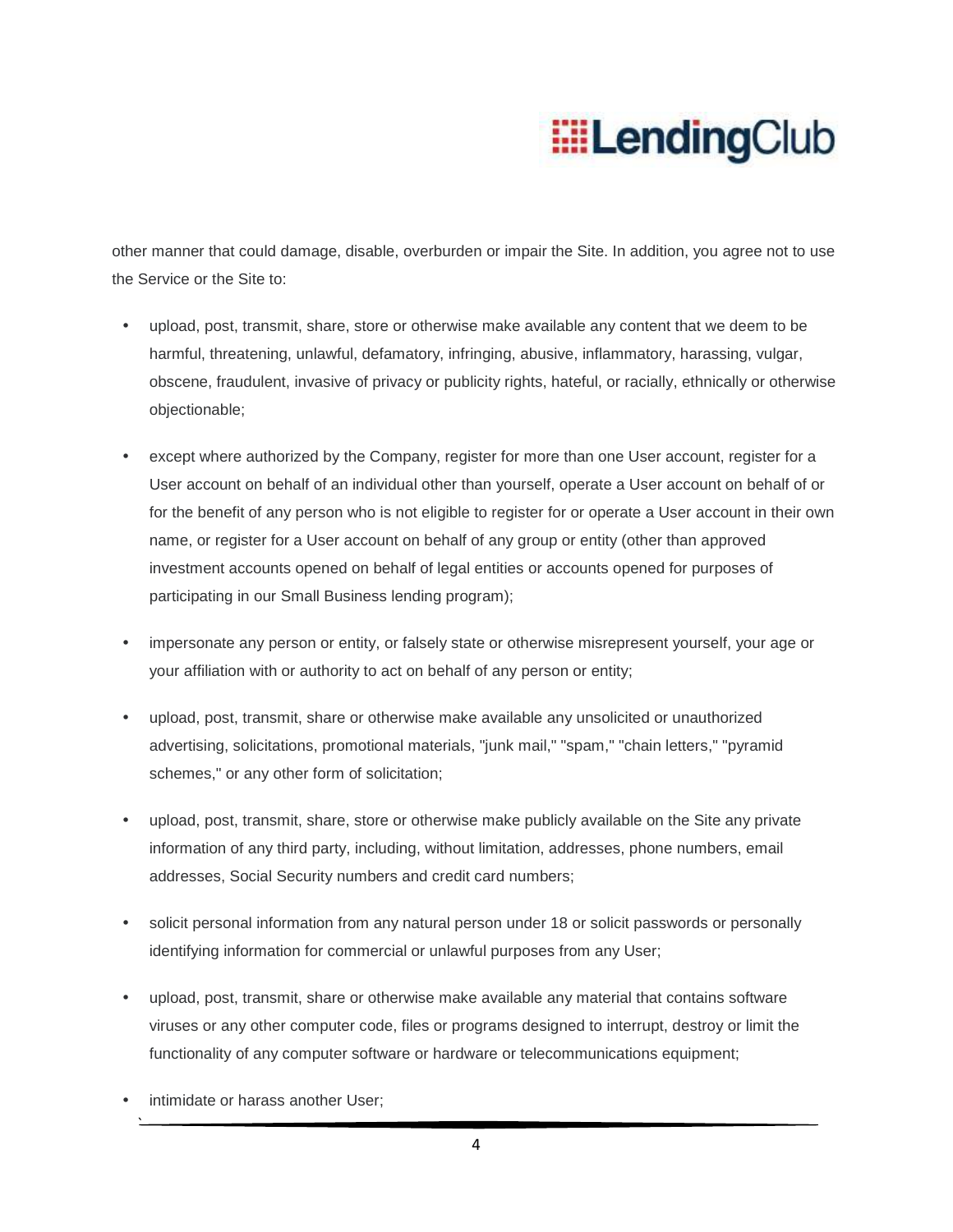- upload, post, transmit, share, store or otherwise make available content that would constitute, encourage or provide instructions for a criminal offense, violate the rights of any party, or that would otherwise create liability or violate any local, state, national or international law;
- use or attempt to use another's account, service or system without authorization from that person and the Company, or create a false identity on the Service or the Site; or
- upload, post, transmit, share, store or otherwise make available content that, in the sole judgment of the Company, is objectionable or which restricts or inhibits any other person from using or enjoying the Site, or which may expose the Company or its Users to any harm or liability of any type.

#### **User Content Posted on the Site**

`

You are solely responsible for the personal or business information, photos, profiles, messages, notes, text, information, music, video, contact information for you or others, advertisements or other content that you upload, publish, provide or display (hereinafter, "post") on or through the Service or the Site, or transmit to or share with other Users (collectively the "User Content"). It is against the Terms of Use to contact members directly or to attempt to enter into any lending transactions with members outside of the Service. You understand and agree that the Company may, but is not obligated to, review and delete or remove (without notice) any User Content in its sole discretion, including without limitation, User Content that in the sole judgment of the Company violates these Terms of Use, might be offensive or illegal, or might violate the rights of, harm, or threaten the safety of, Users or others.

By posting User Content to any part of the Site, you automatically grant, and you represent and warrant that you have the right to grant, to the Company an irrevocable, perpetual, non-exclusive, transferable, fully paid, worldwide license (with the right to sublicense) to use, copy, publicly perform, publicly display, reformat, translate, excerpt (in whole or in part) and distribute such User Content for any purpose on or in connection with the Site or the promotion thereof, to prepare derivative works of, or incorporate into other works, such User Content, and to grant and authorize sublicenses of the foregoing. You may remove your User Content from the Site at any time. If you choose to remove your User Content, the license granted above will not expire.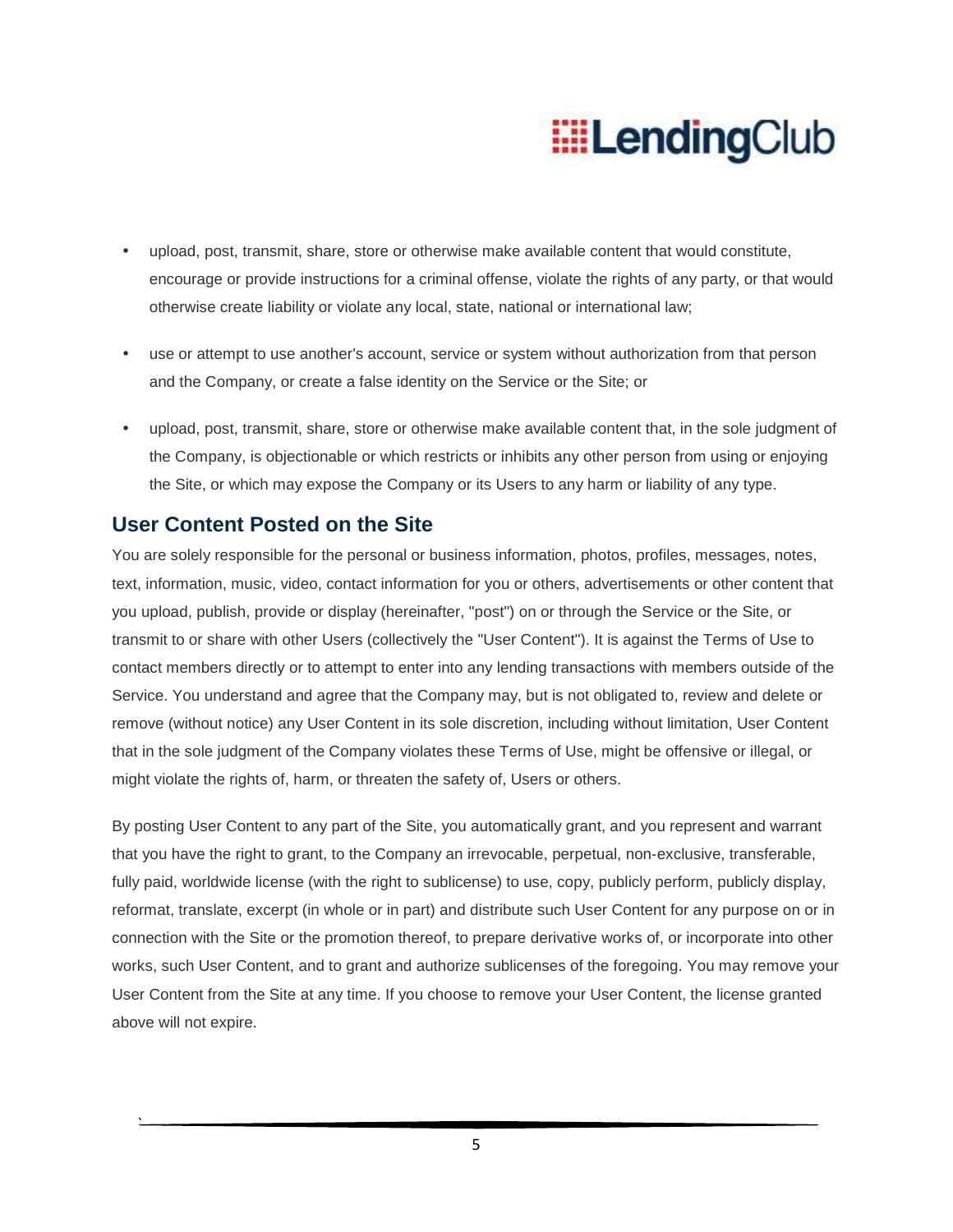You may review personal or business information (including credit data) posted by other Users on the Site, but you are not authorized to disclose or otherwise use such information for any purpose other than assessing the creditworthiness of other Users.

### **ALL USERS: CONSENT TO ELECTRONIC TRANSACTIONS AND DISCLOSURES**

Because LendingClub operates only on the Internet, it is necessary for you to consent to transact business with us online and electronically. As part of doing business with us and WebBank, a Utah industrial bank that is the lender of all loans ("WBK"), therefore, we also need you to consent to our giving you certain disclosures electronically, either via our Site or to the email address you provide to us. By agreeing to the Terms of Use, you agree to receive electronically all documents, communications, notices, contracts, and agreements (including any IRS Form 1099) arising from or relating to your use of the Site and Service, including any loans you may request or receive, your registration as a borrower or investor on our Site, any loans you may fund, notes you have purchased, your use of this Service, and the servicing of your loan, if funded, as either a borrower or investor member of LendingClub (each, a "Disclosure"), from us, whether we are acting in the capacity as trustee or otherwise, or WBK. An IRS Form 1099 refers to any Form 1099 or other Form, Schedule or information statement, including corrections of such documents, required to be provided pursuant to U.S. Internal Revenue Service rules and regulations and that may be provided electronically (each, an "IRS Form 1099"). The decision to do business with us and WBK electronically is yours. This document informs you of your rights concerning Disclosures.

Electronic Communications. Any Disclosures will be provided to you electronically through lendingclub.com either on our Site or via electronic mail to the verified email address you provided. If you require paper copies of such Disclosures, you may write to us at the mailing address provided below and a paper copy will be sent to you at a cost of up to \$5.00. If you do not consent to receive an IRS Form 1099 electronically when you agree to these Terms of Use or subsequently revoke such consent, a paper copy of any IRS Form 1099 required to be delivered to you after the effective time of your failure to consent or revocation of consent will be sent to you at no cost. However, a fee may be charged for any additional or replacement copies of such IRS Form 1099. A request for a paper copy of any Disclosure will not be considered a withdrawal of your consent to receive Disclosures electronically. Any IRS 1099 Forms provided electronically will remain accessible through at least October 15 of the year in which such

6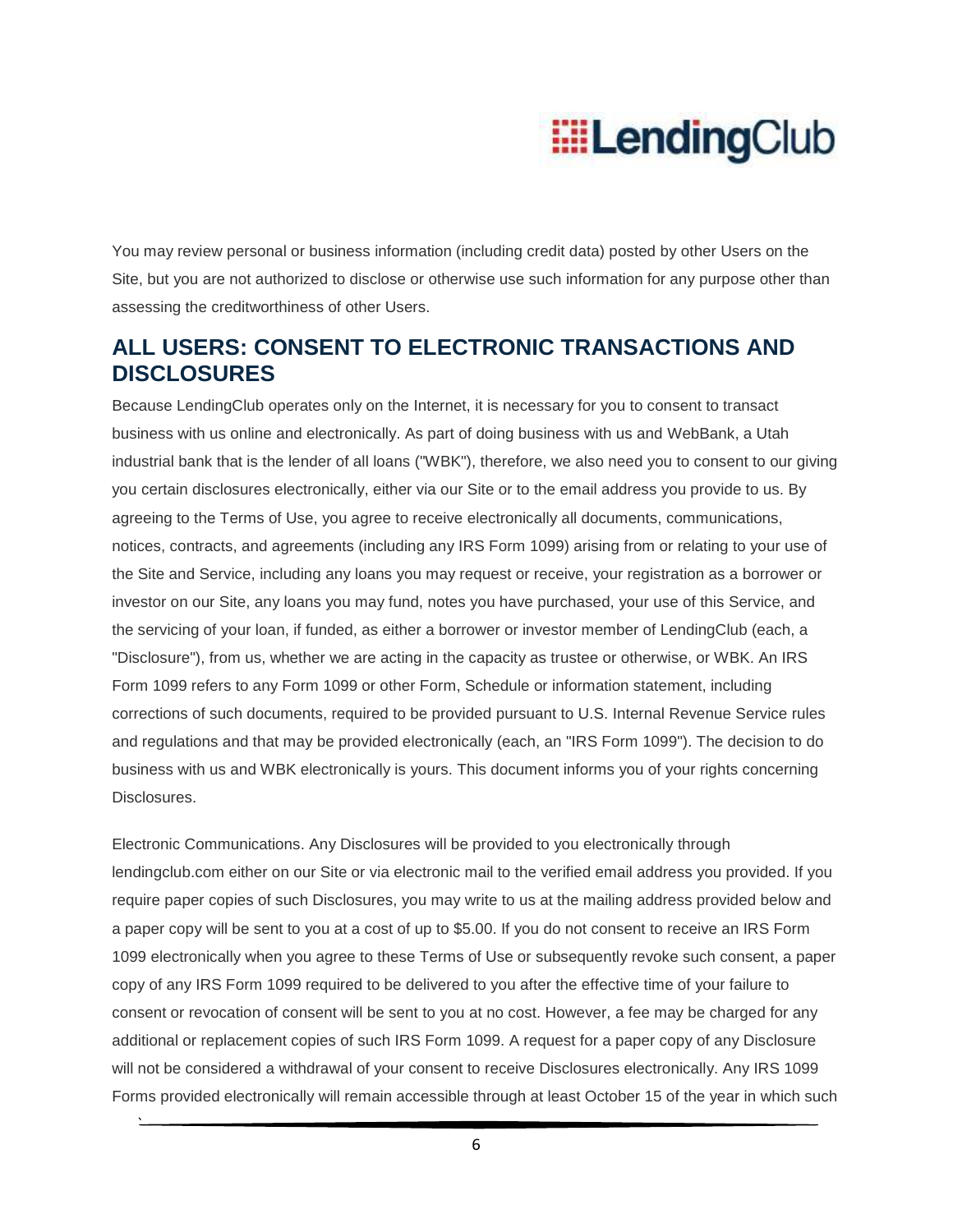IRS Form 1099 is made available; after that time the IRS Form 1099 may no longer be accessible electronically. We may discontinue electronic provision of Disclosures at any time in our sole discretion.

Scope of Consent. Your consent to receive Disclosures and transact business electronically, and our agreement to do so, applies to any transactions to which such Disclosures relate, whether between you and LendingClub or between you and WBK. Your consent will remain in effect for so long as you are a User and, if you are no longer a User, will continue until such a time as all Disclosures relevant to transactions that occurred while you were a User have been made.

Consenting to Do Business Electronically. Before you decide to do business electronically with LendingClub or WBK, you should consider whether you have the required hardware and software capabilities described below.

Hardware and Software Requirements. In order to access and retain Disclosures electronically, you must satisfy the following computer hardware and software requirements: access to the Internet; an email account and related software capable of receiving email through the Internet; supported Web browsing software (Chrome version 32.0 or higher, Firefox version 26.0 or higher, Internet Explorer version 8.0 or higher, or Safari version 7.0 or higher); and hardware capable of running this software.

TCPA Consent: I expressly consent to receiving calls and messages, including auto-dialed and prerecorded message calls, and SMS messages (including text messages) from us, our affiliates, agents and others calling at their request or on their behalf, at any telephone numbers that you have provided or may provide in the future (including any cellular telephone numbers). Your cellular or mobile telephone provider will charge you according to the type of plan you carry.

Additional Mobile Technology Requirements. If you are accessing our site and the Disclosures electronically via a mobile device (such as a smart phone, tablet, and the like), in addition to the above requirements you must make sure that you have software on your mobile device that allows you to print and save the Disclosures presented to you during the application process. These applications can be found for most mobile devices in the device's respective "app store". If you do not have these capabilities on your mobile device, please access our site through a device that provides these capabilities.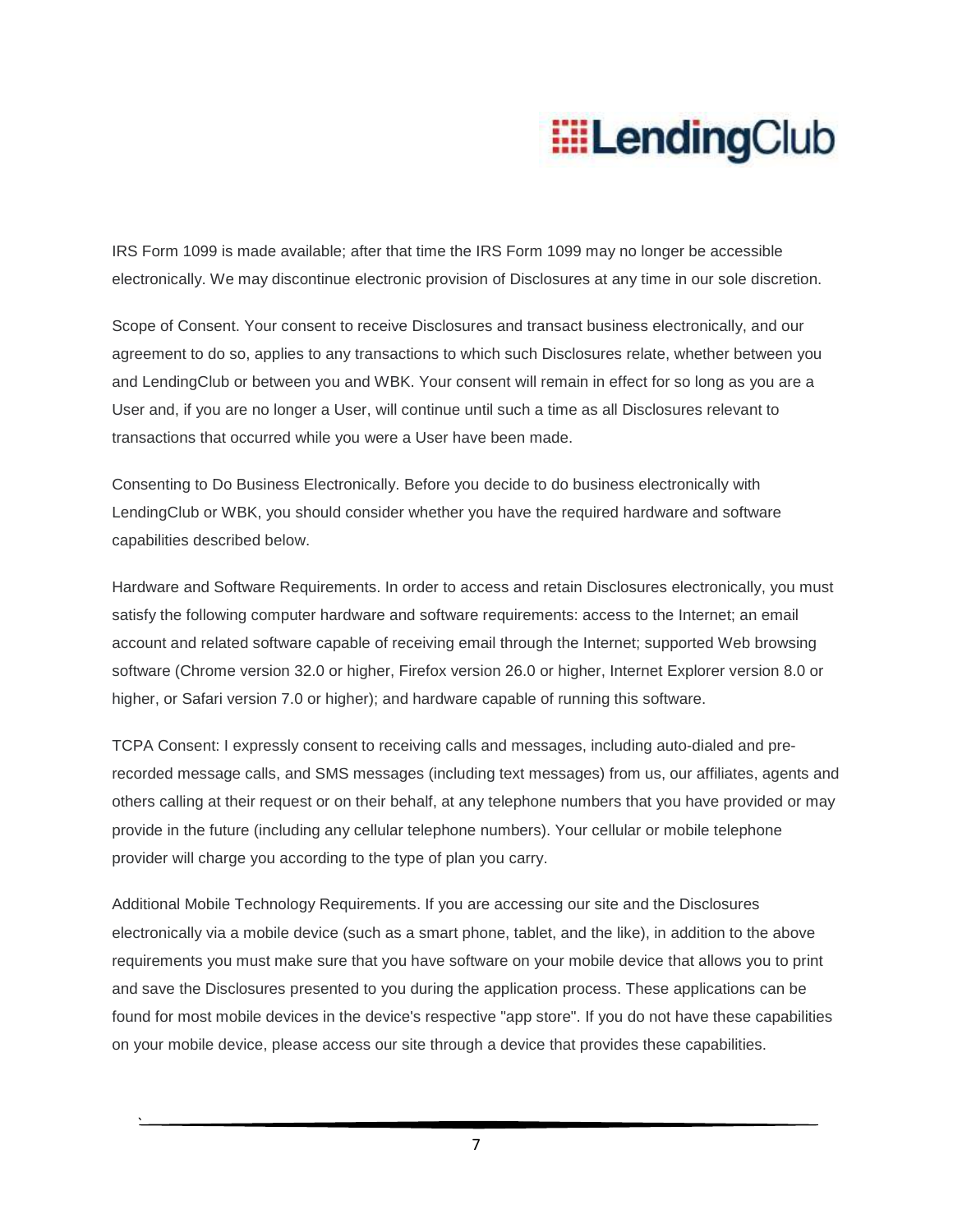Withdrawing Consent. You may withdraw your consent to receive Disclosures electronically by contacting us at the address below. However, once you have withdrawn your consent you will not be able to post loan requests on our Site. If you have a pending loan request on our Site we will terminate it and remove it from our system. If you have already received a loan, all previously agreed to terms and conditions will remain in effect, and we will send Disclosures to your verified home address provided during registration (except with regard to participants in our Small Business lending program, as discussed under "Terms Applicable to Business and Other Entity Users" below). If you are an investor member on the Site and you withdraw your consent to receive Disclosures electronically, you may continue to contribute funds to requests on the Site. If you have already purchased one or more notes, all previously agreed to terms and conditions will remain in effect, and we will send Disclosures to your verified home address provided during registration (except with regard to investor members that are entities, as discussed under "Terms Applicable to Business and Other Entity Users" below).

If you withdraw your consent to receive IRS Forms 1099 electronically, we will confirm your withdrawal and its effective date in writing by email. Such withdrawal will take effect for the calendar year in which it is made so long as such withdrawal is made before November 1 of such calendar year.

How to Contact Us regarding Electronic Disclosures. You can contact us via email at compliance@lendingclub.com or by calling Member Support at 888-596-3157. You may also reach us in writing to us at the following address: LendingClub Corporation, 71 Stevenson St., Suite 300, San Francisco, CA 94105, Attention: Compliance.

If you are an individual User, you will keep us informed of any change in your email or home mailing address so that you can continue to receive all Disclosures in a timely fashion. If your registered email address changes, you must notify us of the change by sending an email to support@Lendingclub.com or calling 888-596-3157. You also agree to update your registered residence address and telephone number on the Site if they change. If you are a business or entity User or are acting on behalf of a business or entity, you will keep us informed of any change to your email address, telephone number and primary business address, as discussed under "Terms Applicable to Business and Other Entity Users" below.

You will print a copy of this Agreement for your records and you agree and acknowledge that you can access, receive and retain all Disclosures electronically sent via email or posted on the Site.

`

8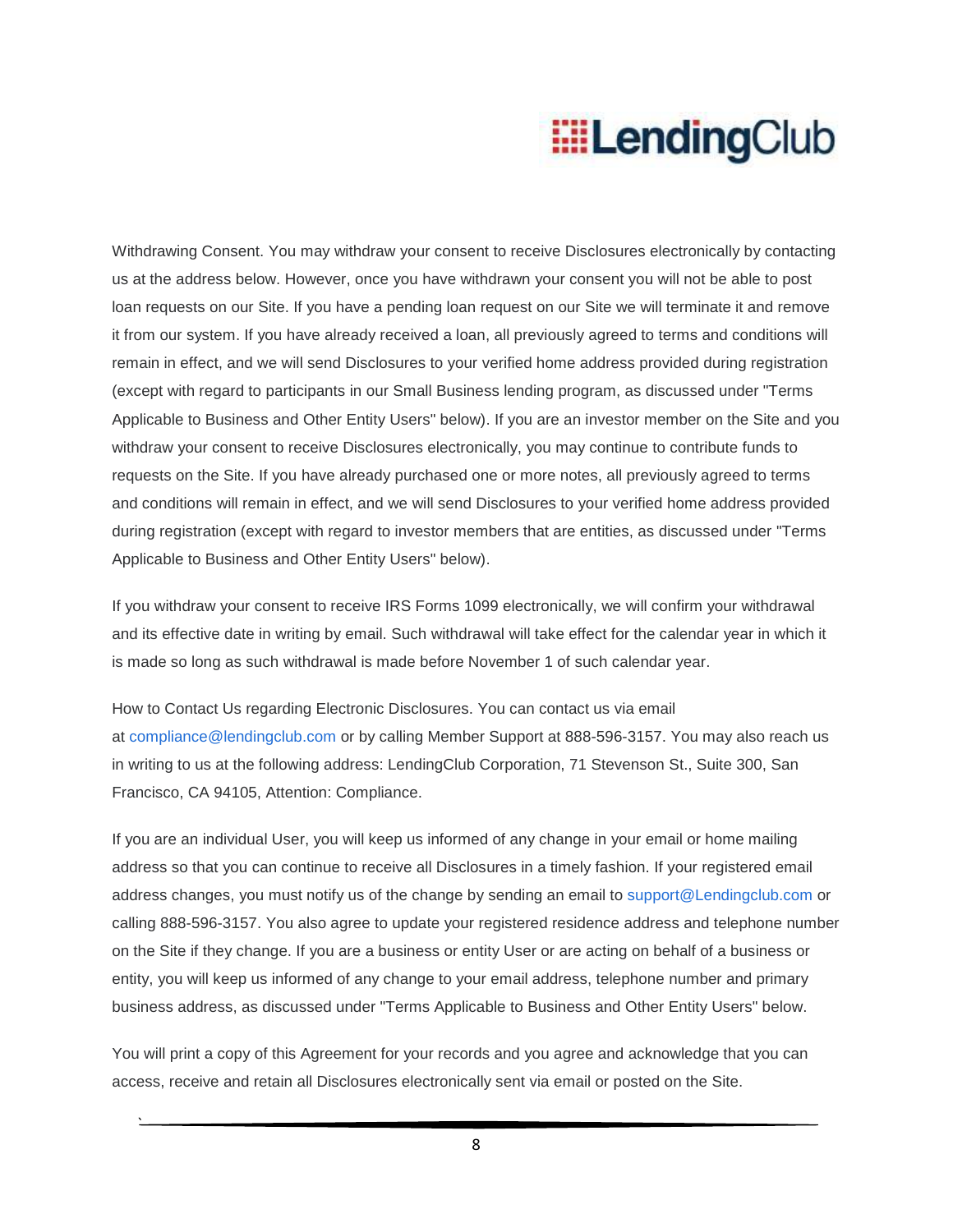

#### **INVESTOR MEMBERS: SECURITIES MATTERS**

Notwithstanding anything to the contrary in these Terms of Use, in no event shall anything in these Terms of Use be deemed to be a waiver, and we will not assert there has been a waiver, that would not be permissible under Section 14 of the Securities Act of 1933, Section 29(a) of the Securities Exchange Act of 1934, or any other applicable provision of federal and state securities laws.

### **TERMS APPLICABLE TO INDIVIDUAL USERS Registration Data; Account Security**

In consideration of your use of the Site, you agree to (a) provide accurate, current and complete information about you as may be prompted by any registration forms on the Site or otherwise requested by the Company ("Registration Data"); (b) maintain the security of your password and identification; (c) maintain and promptly update the Registration Data, and any other information you provide to the Company, to keep it accurate, current and complete; (d) promptly notify the Company regarding any material changes to information or circumstances that could affect your eligibility to continue to use the Site or Service or the terms on which you use the Site or Service; and (e) be fully responsible for all use of your account and for any actions that take place using your account.

### **TERMS APPLICABLE TO BUSINESS AND OTHER ENTITY USERS Eligibility: Business and Other Entity Users**

Access to the Site for Users that are businesses, other entities or persons acting on behalf of such businesses or entities, including for all Users participating in our Small Business lending program, is intended solely for authorized representatives of businesses or other entities that are in good standing in each jurisdiction in which they are registered to conduct business and persons otherwise authorized by such businesses or entities to act in furtherance of the business or entity's use of the Site or Service. By using the Service or the Site on behalf of a business or other entity, including as a sole proprietor participating in our Small Business lending program, you represent and warrant that you are duly authorized in accordance with the foregoing by the business or other entity on behalf of which you are acting, that you have the power and authority to enter into binding agreements on behalf of the business or entity or in the capacity in which you are acting, and that the business or entity is in good standing in each jurisdiction in which it is registered to conduct business to the best of your knowledge. Furthermore, you confirm that you agree to all of the terms and conditions of these Terms of Use individually and on behalf of such business or other entity, and represent and warrant that you and such business or other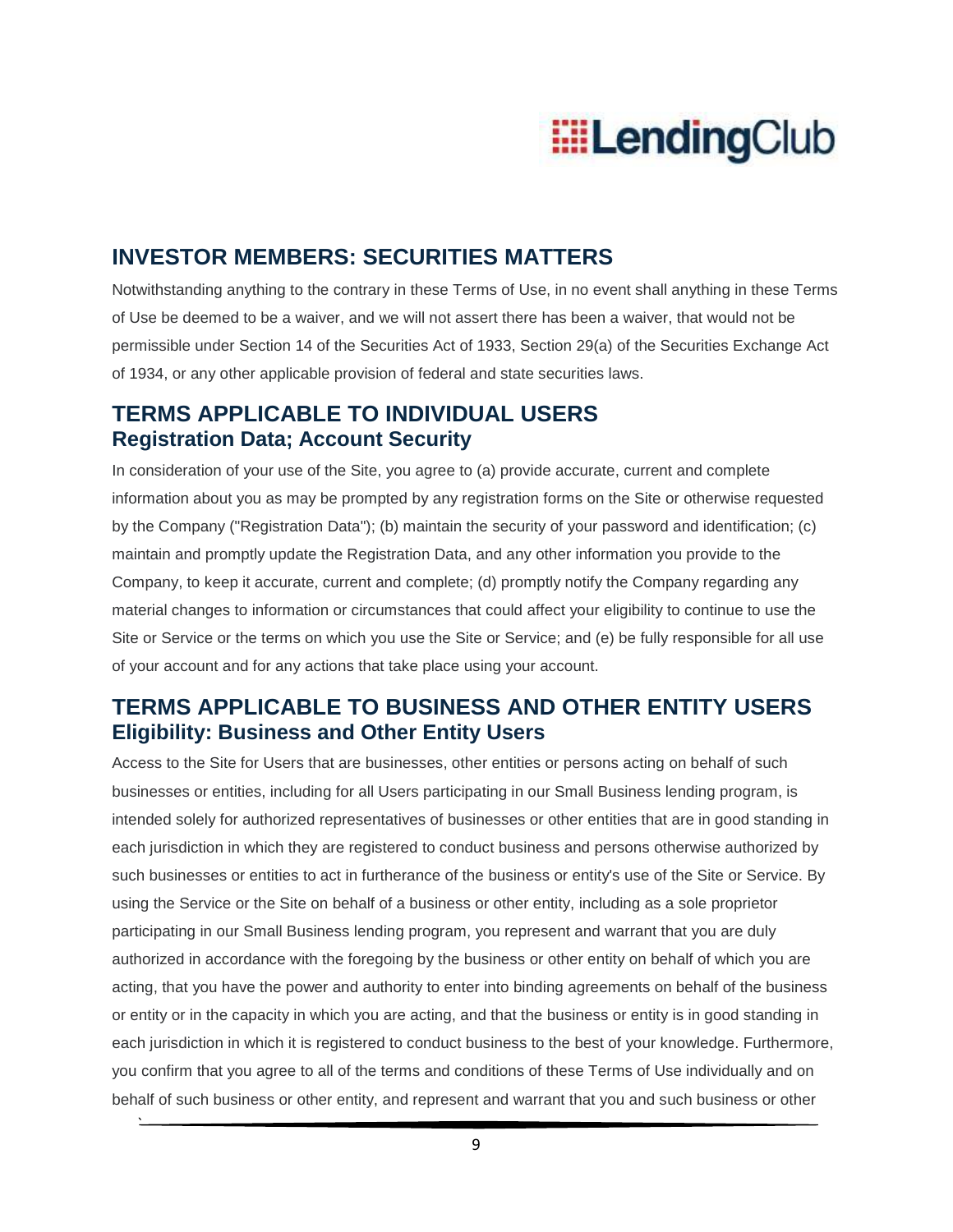entity will abide by all of the terms and conditions of these Terms of Use. If you, the business or entity, any other person acting on behalf of the business or entity or any guarantor (if applicable) violate any of these Terms of Use, or otherwise violate an agreement between the business or entity (or, if applicable, any guarantor) and the Company, the Company may terminate the business or entity's membership, delete any associated profile and any content or information posted on the Site in connection with the business or entity's membership and/or prohibit you, such business or entity and any other person acting on the business or entity's behalf from using or accessing the Service or the Site (or any portion, aspect or feature of the Service or the Site), at any time in its sole discretion, with or without notice.

#### **Additional Representations: Business and Other Entity Users**

In addition to the User Representations set forth above under "User Representations," which you hereby confirm on behalf of the business or entity member, you further agree, both individually and on behalf of the business or entity, not to use the Service or the Site to:

- register for multiple User accounts on behalf of the same business or entity;
- operate or otherwise utilize an account opened in the name of a business or entity for the benefit of any persons other than that business or entity;
- operate or otherwise utilize an account opened in the name of a business or entity for any purpose prohibited by law or regulation, any activity which that business or entity is not duly authorized to conduct, or for any purpose prohibited by any other agreement between the business or entity and the Company or WBK;
- operate a User account on behalf of any business or entity with regard to which you are not an authorized person with the power to enter into binding agreements on behalf of the business or entity;
- communicate with any other User regarding the business or entity, or its business operations, other than anonymously and publicly via the Site, or upload, post, transmit, share or otherwise make available any information or informational material identifying the business or entity or its business operations (other than Registration Data provided to the Company or other information requested by the Company or otherwise necessary for your use of the Site or Service); and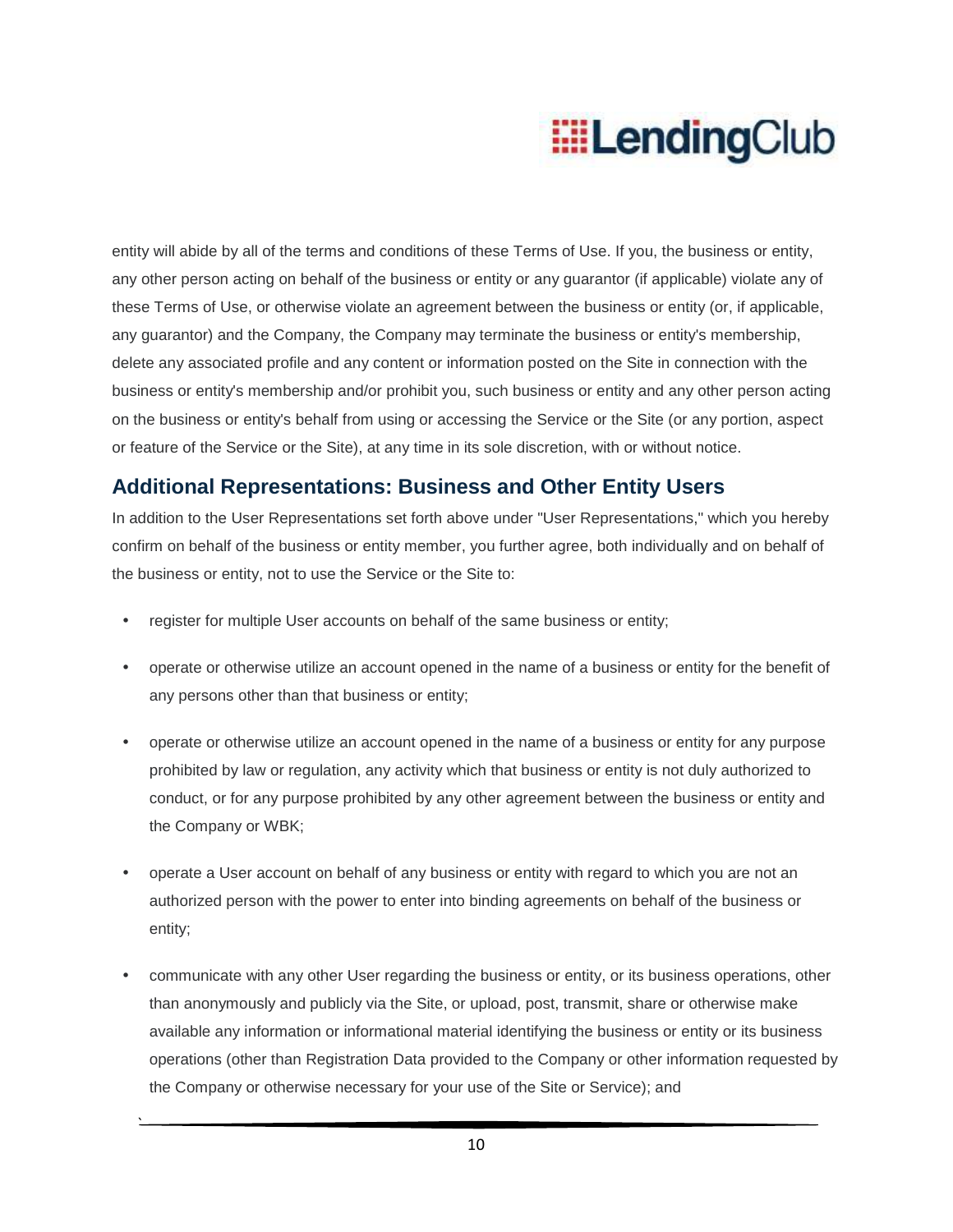• upload, post, transmit, share, store or otherwise make publicly available on the Site any private information regarding the business or entity, including, without limitation, addresses, phone numbers, email addresses, tax identification numbers and credit, or any personal information regarding persons associated with the business or entity (other than Registration Data provided to the Company).

Furthermore, you represent and warrant and agree, both individually and on behalf of the business or entity, that:

- all email addresses provided on behalf of the business or entity are and will be used by the business or entity for business purposes; and
- you will not represent or portray the business or entity as being affiliated with the Company in any capacity other than being a User of the Site or Service without the Company's prior written consent.

### **Additional Representations: Small Business Borrowers**

In addition to the User Representations set forth above under "User Representations" and "Additional Representations: Business and Other Entity Users," which you hereby confirm on behalf of the small business borrower, you further agree and confirm, both individually and on behalf of the business and/or entity, that:

- use of the Site and Service is contingent on acceptance of and compliance with these Terms of Use by all persons acting on the business or entity's behalf or in furtherance of the business or entity's loan request, including persons acting as a prospective guarantor of any requested loan;
- all information relating to any prospective guarantor of any requested loan that is requested by any registration forms on the Site will be provided via the Site directly by such prospective guarantor;
- neither you nor the business or entity will communicate with any other User regarding any loan request made by the business or entity other than anonymously and publicly via the Site;
- neither you nor the business or entity will use the Service or the Site to attempt to generate business or investment interest in the business or entity from any other person, including other Users, other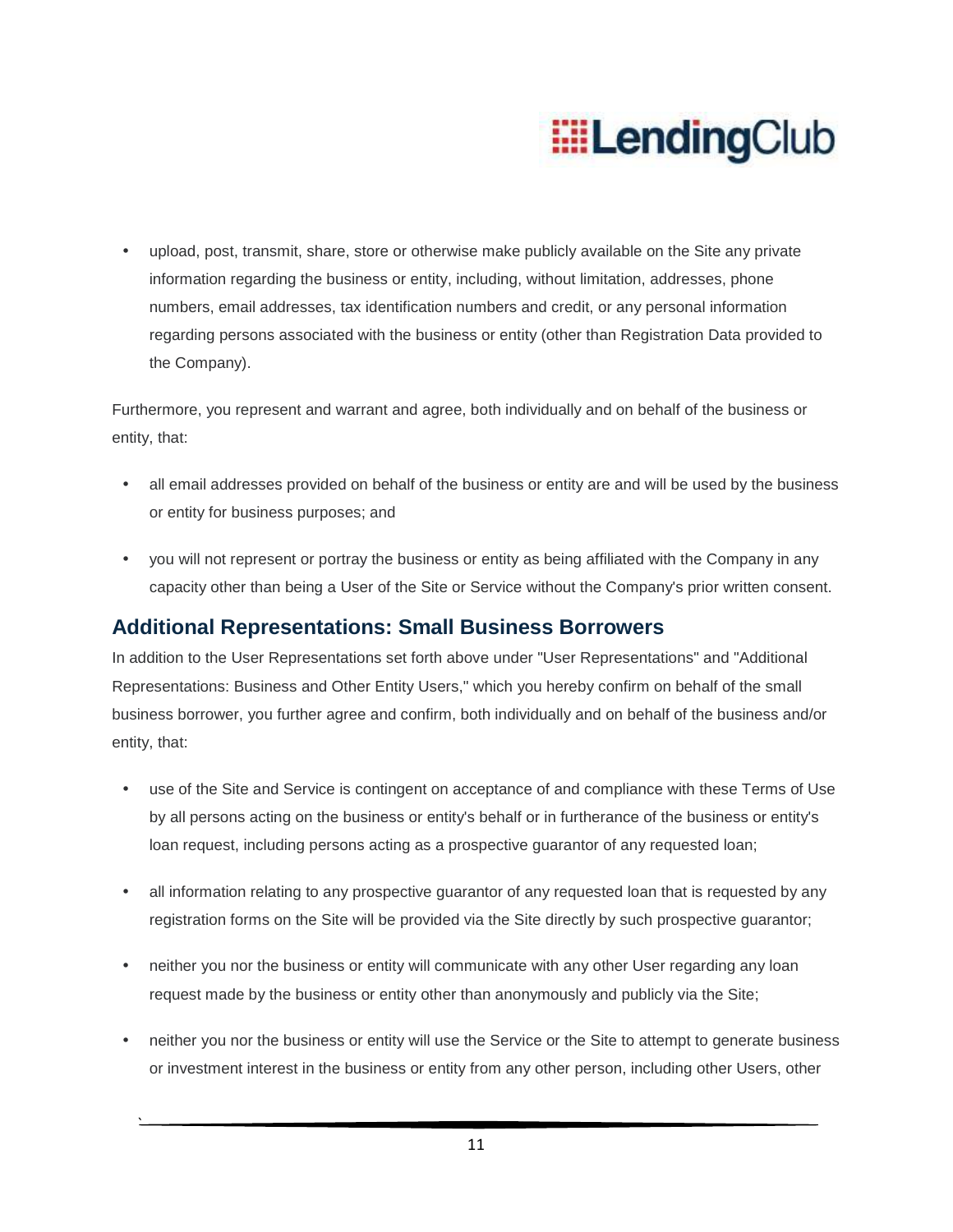than for purposes of obtaining a loan via the Service or through the use of the proceeds of any loan the business or entity may receive; and

• you will not represent or portray the business or entity as anything other than a borrower in connection with its loan request without the Company's prior written consent.

#### **Registration Data; Account Security**

In consideration of your use of the Site and the Service on behalf of a business or other entity member, you, individually and on behalf of such business or entity, agree to (a) provide accurate, current and complete information about the business or entity, yourself and any other principals and/or authorized representatives of the business or entity member as may be prompted by any registration forms on the Site or otherwise requested by the Company ("Registration Data"), including the business or entity's full legal name; (b) provide such materials as the Company may request to establish and/or verify your or any other person's identity or authority to enter into binding agreements on behalf of the business or entity, or to establish and/or verify the business or entity's legal existence, good standing in any jurisdiction and eligibility to use the Site or Service, or to establish and/or verify your eligibility to act as guarantor with regard to any loan requested by the business or entity; (c) maintain the security of any password and identification issued for use by or on behalf of the business or entity; (d) maintain and promptly update the Registration Data, and any other information provided to the Company by you or anyone else acting on behalf of the business or entity, to keep it accurate, current and complete; (e) promptly notify the Company regarding any material changes to information or circumstances impacting the business or entity's legal existence, good standing in any jurisdiction in which the business or entity is authorized to conduct business, or eligibility for continued use of the Site or any Service; and (f) be fully responsible for all use of any accounts opened on behalf of the business or entity and for any actions that take place using such account.

#### **Scope of License to Use**

`

For Users that are businesses or other entities, or persons acting on behalf of businesses or other entities, the limited license to access and use the Site granted above shall be deemed granted to the business or entity member and to those authorized representatives of the business or entity for whom Registration Data has been provided to the Company while acting on behalf of the business or entity member in their official capacities. Any access to or use of the Site by persons who are not authorized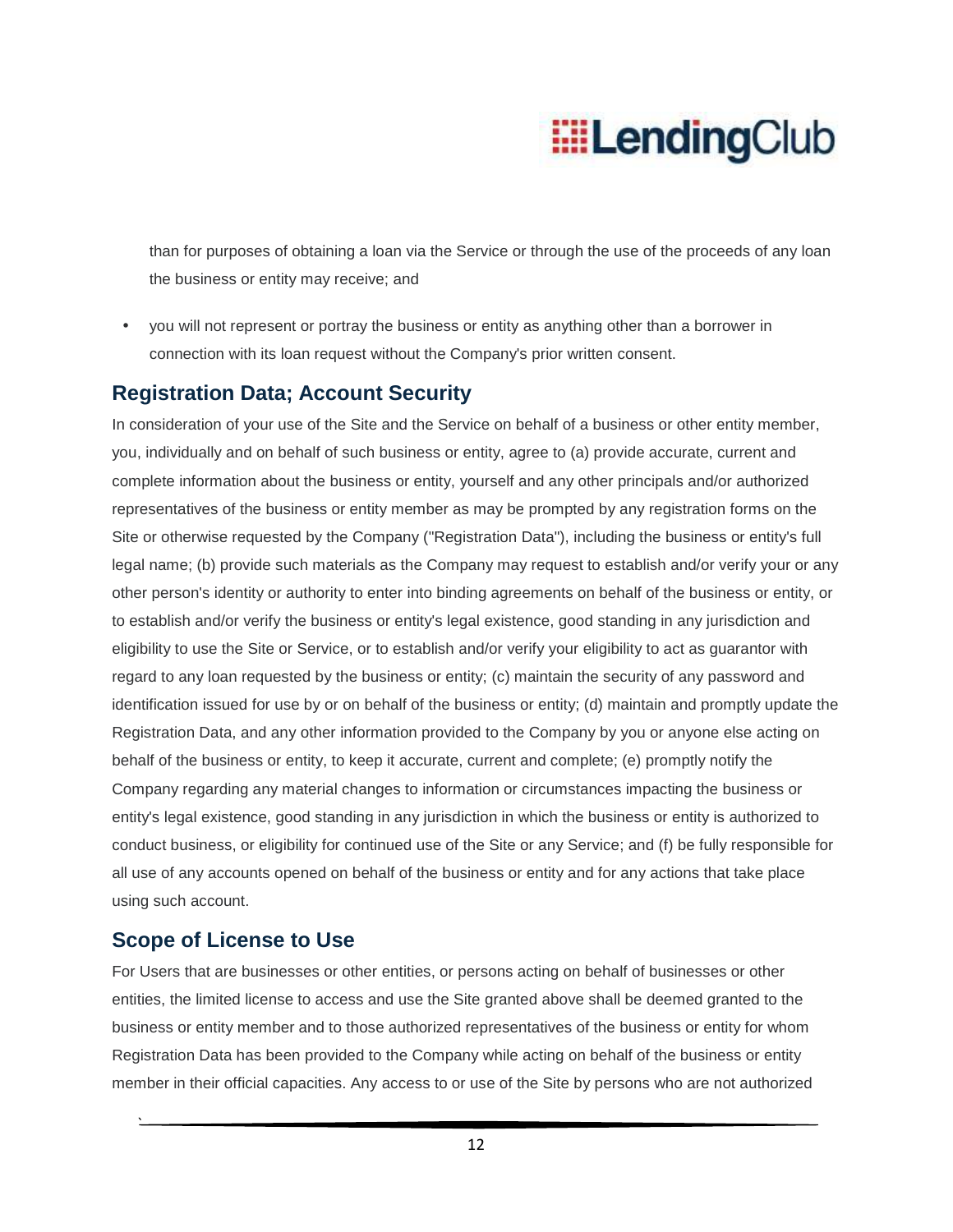representatives of the business or entity, including but not limited to any representative for whom Registration Data has not been provided, voids this license and shall constitute a violation of these Terms of Use. Furthermore, this license is revocable by us at any time with regard to the business or entity member and/or any person acting on such business or entity's behalf without notice and with or without cause.

#### **Withdrawn Consent to Electronic Disclosures: Small Business Borrowers and Guarantors**

If you withdraw your consent to receive Disclosures electronically as discussed above, and have a pending loan request on our Site, we will terminate it and remove it from our system. If you withdraw your consent to receive Disclosures electronically and have already received a loan, all previously agreed to terms and conditions will remain in effect, and we will send Disclosures to your primary business address as provided during registration or updated by you. You agree to keep us informed of any changes to your primary business address so that you can continue to receive all Disclosures in a timely fashion. If your email address or primary business address change, you must notify us of the change by sending an email to business@lendingclub.com or calling 888-596-3157. You also agree to update your primary business address and telephone number on the Site if they change. If you are acting as a potential guarantor for a Small Business loan, you also agree to notify us of any change to your home address via email or telephone using the contact information provided above.

### **Withdrawn Consent to Electronic Disclosures: Other Business or Entity Users**

If you are an investor member on the Site and you withdraw your consent to receive Disclosures electronically as discussed above, you may continue to contribute funds to requests on the Site. If you withdraw your consent to receive Disclosures electronically and have already purchased one or more notes, all previously agreed to terms and conditions will remain in effect, and we will send Disclosures to your primary business address as provided during registration or updated by you. You agree to keep us informed of any changes to your primary business address so that you can continue to receive all Disclosures in a timely fashion. If your email address or primary business address change, you must notify us of the change by sending an email to investing@lendingclub.com or calling 888-596-3157. You also agree to update your primary business address and telephone number on the Site if they change.

## **ALL USERS: INTELLECTUAL PROPERTY MATTERS**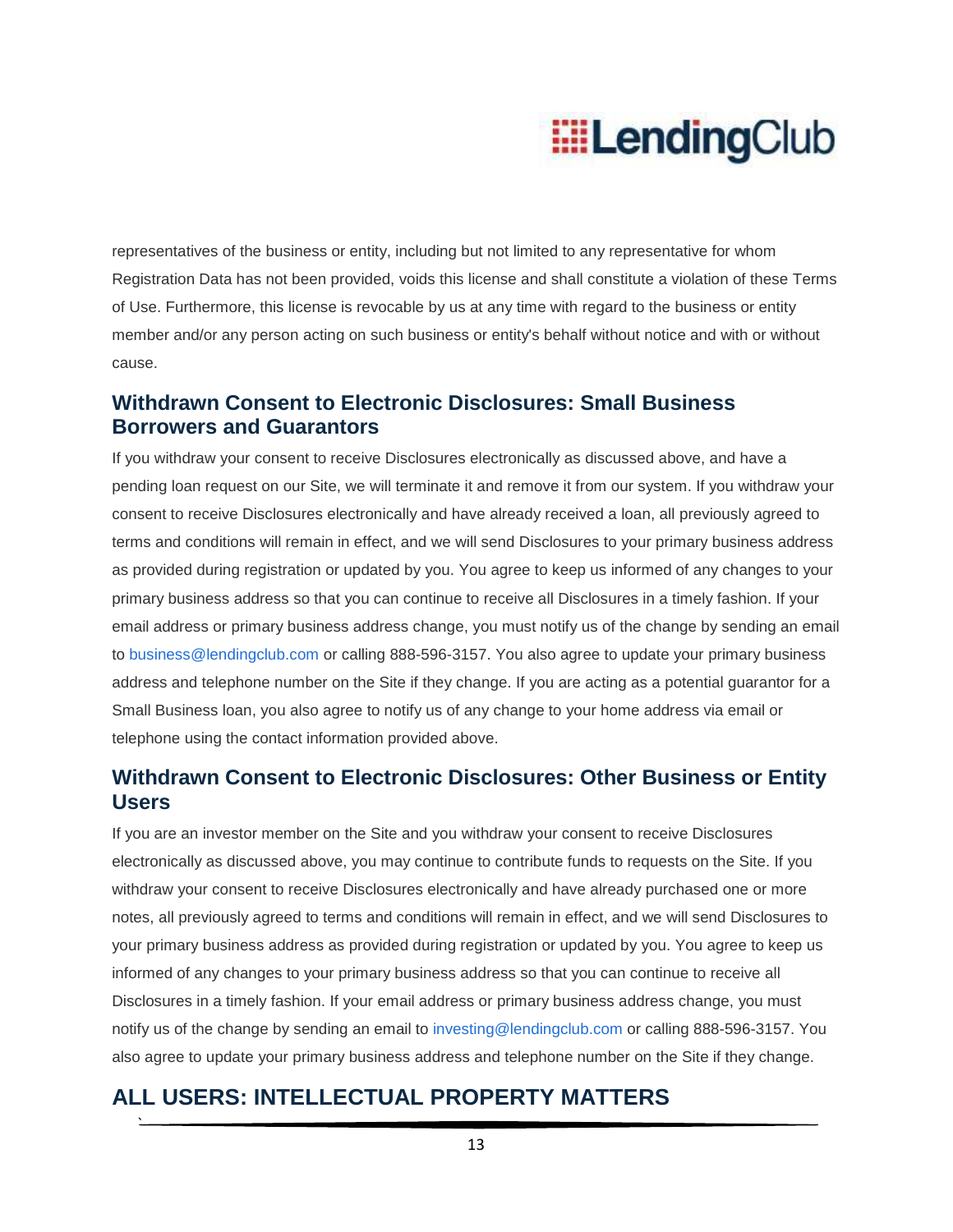### **Trademarks**

`

Lending Club and other Company graphics, logos, designs, page headers, button icons, scripts and service names are registered trademarks, trademarks or trade dress of the Company in the U.S. and/or other countries. The Company's trademarks and trade dress may not be used, including as part of trademarks and/or as part of domain names, in connection with any product or service in any manner that is likely to cause confusion and may not be copied, imitated, or used, in whole or in part, without the prior written permission of the Company.

### **Copyright Complaints**

If you believe that any material on the Site infringes upon any copyright which you own or control, you may send a written notification of such infringement to our Designated Agent as set forth below:

Name of Agent Designated to Receive Notification of Claimed Infringement: Attention: Legal Department Full Address of Designated Agent to Which Notification should be Sent: 71 Stevenson St, Suite 300, San Francisco CA, 94105 Telephone Number of Designated Agent: (415) 632 5600 Facsimile Number of Designated Agent: (415) 632 5608 E-Mail Address of Designated Agent: compliance@lendingclub.com

To meet the notice requirements under the Digital Millennium Copyright Act, the notification must be a written communication that includes the following:

- 1. A physical or electronic signature of a person authorized to act on behalf of the owner of an exclusive right that is allegedly infringed;
- 2. Identification of the copyrighted work claimed to have been infringed, or, if multiple copyrighted works at a single online site are covered by a single notification, a representative list of such works at that site;
- 3. Identification of the material that is claimed to be infringing or to be the subject of infringing activity and that is to be removed or access to which is to be disabled, and information reasonably sufficient to permit us to locate the material;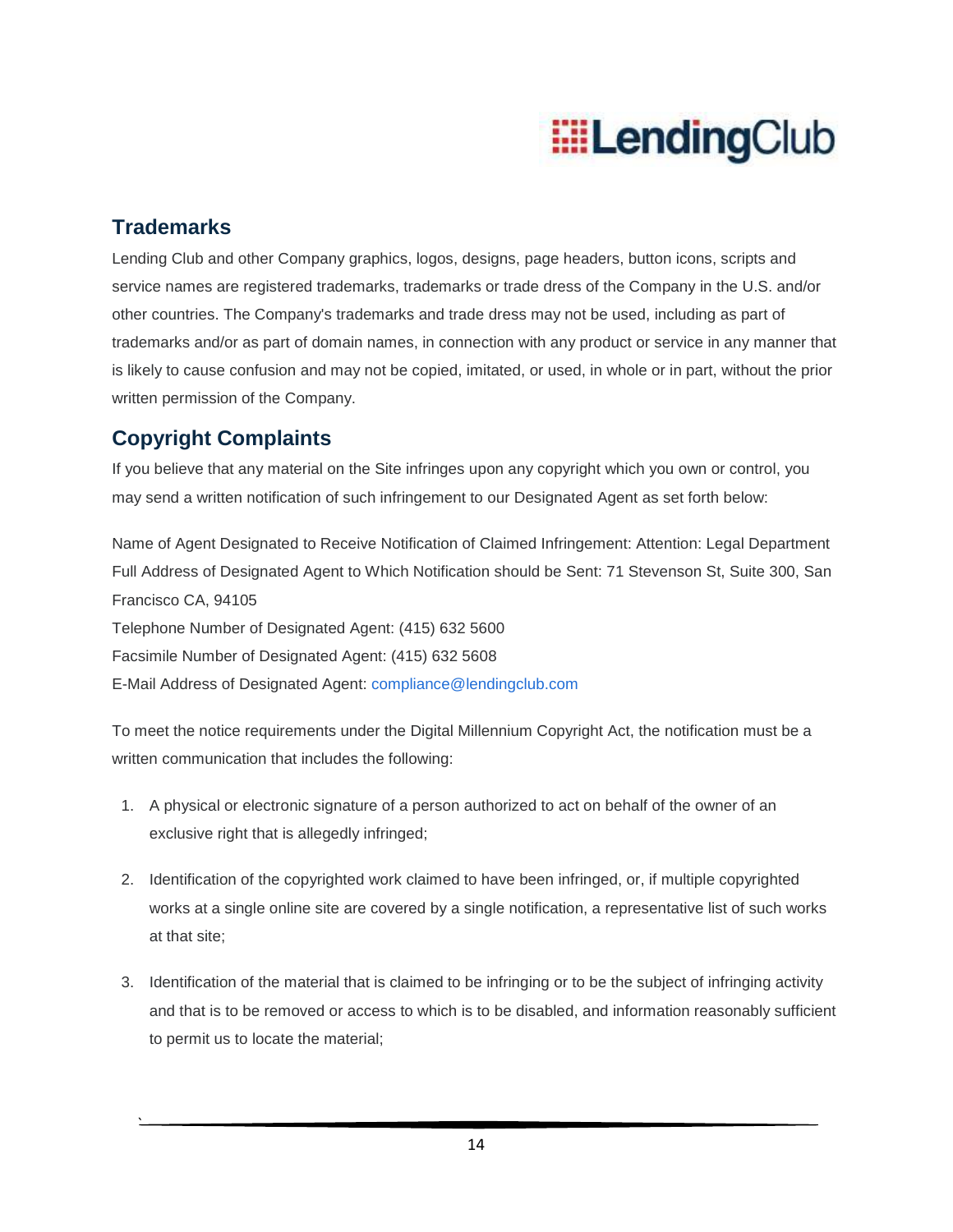- 4. Information reasonably sufficient to permit us to contact the complaining party, such as an address, telephone number and, if available, an electronic mail address at which the complaining party may be contacted;
- 5. A statement that the complaining party has a good-faith belief that use of the material in the manner complained of is not authorized by the copyright owner, its agent or the law; and
- 6. A statement that the information in the notification is accurate, and under penalty of perjury, that the complaining party is authorized to act on behalf of the owner of an exclusive right that is allegedly infringed.

### **Repeat Infringer Policy**

In accordance with the Digital Millennium Copyright Act (DMCA) and other applicable law, the Company has adopted a policy of terminating, in appropriate circumstances and at the Company's sole discretion, the memberships of members who are deemed to be repeat infringers. The Company may also at its sole discretion limit access to the Site and/or terminate the memberships of any Users who infringe any intellectual property rights of others, whether or not there is any repeat infringement.

#### **Submissions**

`

You acknowledge and agree that any questions, comments, suggestions, ideas, feedback or other information about the Site or the Service ("Submissions"), provided by you to the Company are nonconfidential and shall become the sole property of the Company. The Company shall own exclusive rights, including all intellectual property rights, and shall be entitled to the unrestricted use and dissemination of these Submissions for any purpose, commercial or otherwise, without acknowledgment or compensation to you.

### **ALL USERS: MISCELLANEOUS TERMS Links to Other Web Sites and Content**

The Site contains (or you may be sent through the Site or the Services) links to other web sites ("Third Party Sites"), as well as articles, photographs, text, graphics, pictures, designs, music, sound, video, information, software and other content belonging to or originating from third parties (the "Third Party Content"). Such Third Party Sites and Third Party Content are not investigated, monitored or checked for accuracy, appropriateness, or completeness by us, and we are not responsible for any Third Party Sites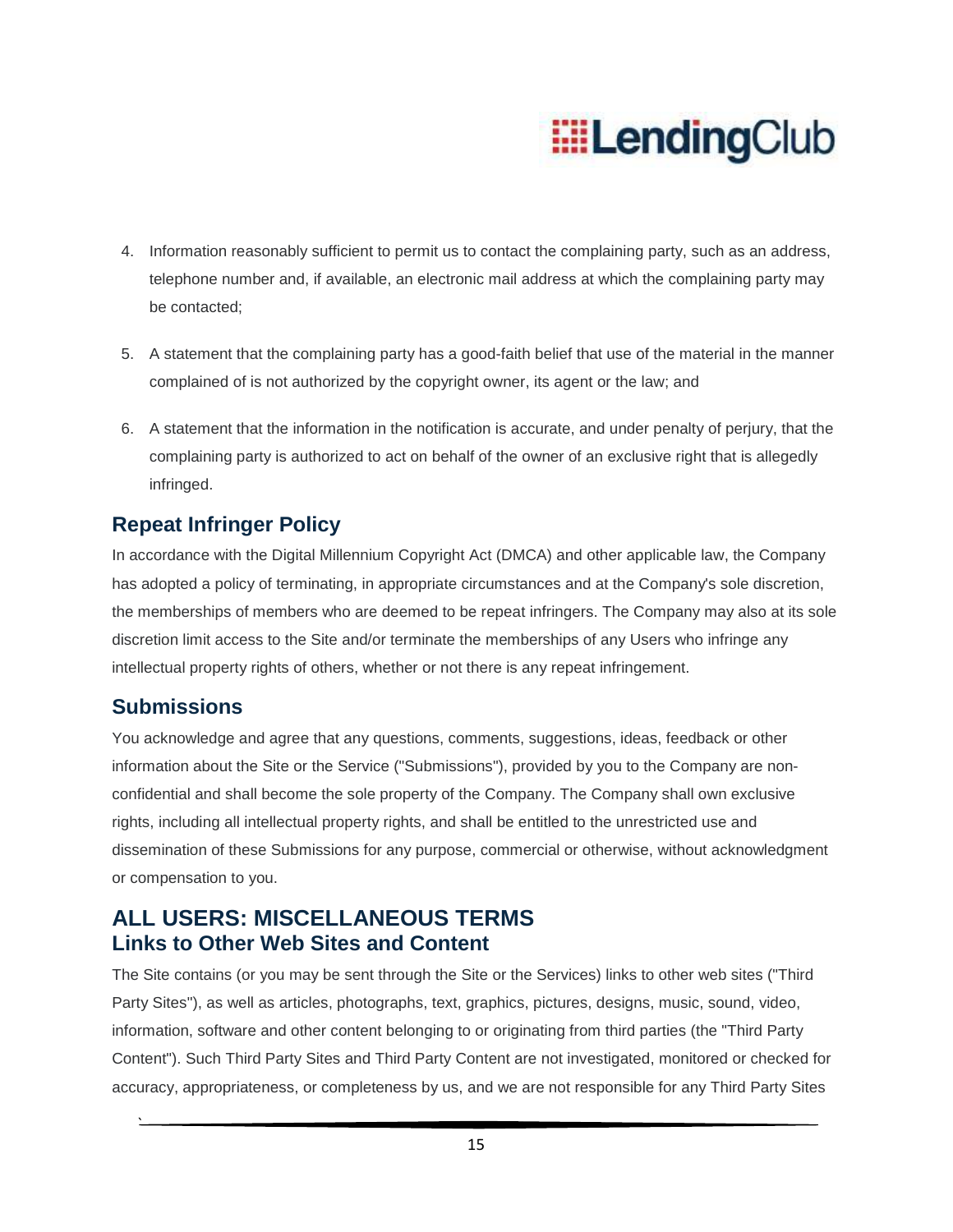accessed through the Site or any Third Party Content posted on the Site, including without limitation the content, accuracy, offensiveness, opinions, reliability or policies of or contained in the Third Party Sites or the Third Party Content. Inclusion of or linking to any Third Party Site or any Third Party Content does not imply approval or endorsement thereof by us. If you decide to leave the Site and access the Third Party Sites, you do so at your own risk and you should be aware that our terms and policies no longer govern. You should review the applicable terms and policies, including privacy and data gathering practices, of any site to which you navigate from the Site.

#### **User Disputes**

You are solely responsible for your interactions with other Users. We reserve the right, but have no obligation, to monitor disputes between you and other Users.

### **Privacy**

Please review the Site's Privacy Policy. By using the Site or the Service, you are consenting to have your personal data transferred to and processed in the United States. We may listen to and/or record phone calls between you and our representatives without notice to you as permitted by applicable law. For example, we listen to and record calls for quality monitoring purposes.

### **Disclaimers**

`

The Company does not guarantee the accuracy of any User Content or Third Party Content. Although we provide rules for User conduct and postings, we do not control and are not responsible for what Users post on the Site and are not responsible for any offensive, inappropriate, obscene, unlawful or otherwise objectionable content you may encounter on the Site or in connection with any User Content or Third Party Content. The Company is not responsible for the conduct, whether online or offline, of any User of the Site or Service. The Company cannot guarantee and does not promise any specific results from use of the Site and/or the Service to obtain a loan.

The Site and the Service may be temporarily unavailable from time to time for maintenance or other reasons. The Company assumes no responsibility for any error, omission, interruption, deletion, defect, delay in operation or transmission, communications line failure, theft or destruction or unauthorized access to, or alteration of, User communications. The Company is not responsible for any problems or technical malfunction of any telephone network or lines, computer online systems, servers or providers, computer equipment, software, failure of email or players on account of technical problems or traffic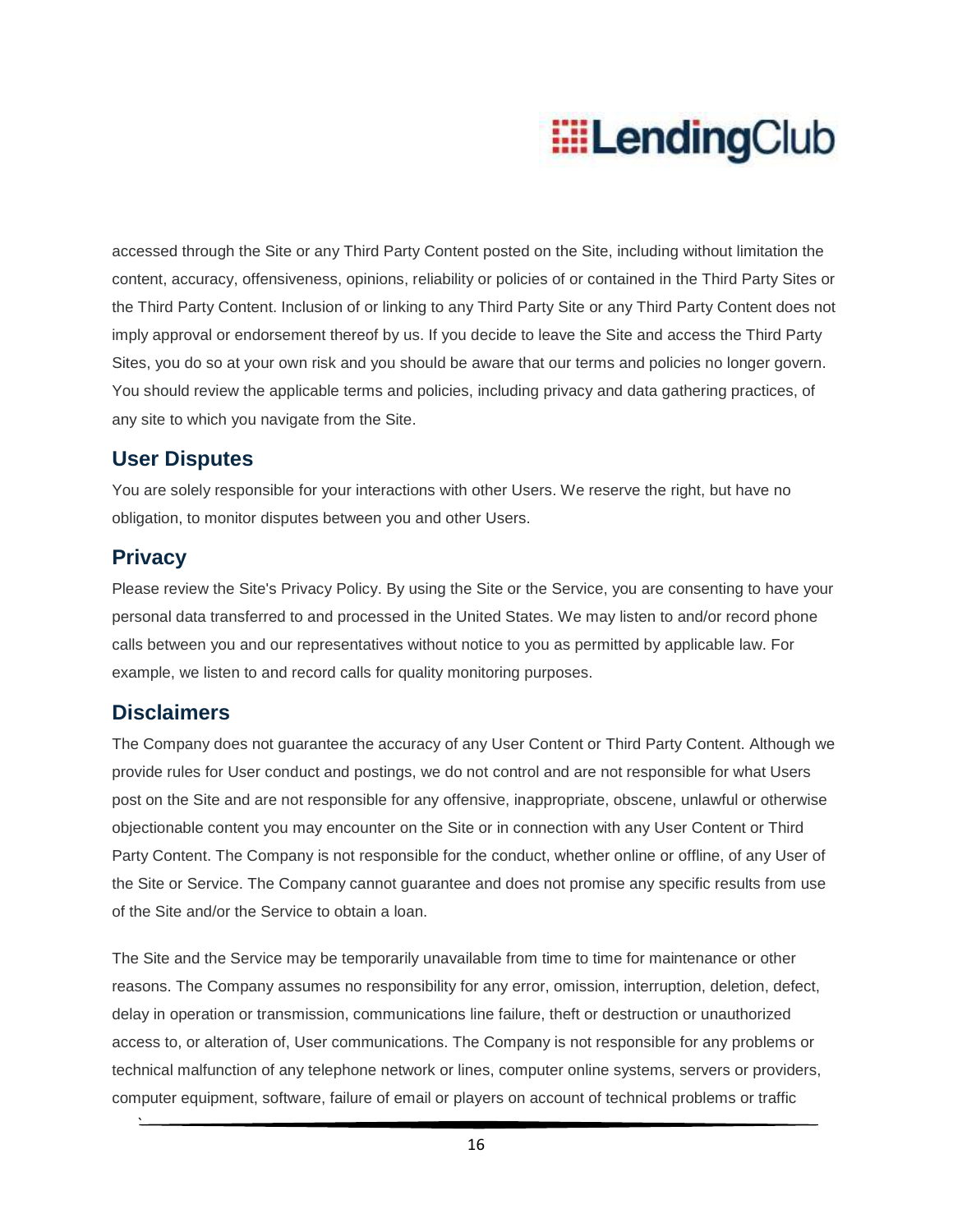congestion on the Internet or on the Site or combination thereof, including injury or damage to Users or to any other person's computer related to or resulting from participating or downloading materials in connection with the Web and/or in connection with the Service. Under no circumstances will the Company be responsible for any loss or damage, including any loss or damage to any User Content, financial damages or lost profits, loss of business, or personal injury or death, resulting from anyone's use of the Site or the Service, any User Content or Third Party Content posted on or through the Site or the Service or transmitted to Users, or any interactions between Users of the Site, whether online or offline.

The Company reserves the right to change any and all content contained in the Site and any Services offered through the Site at any time without notice. Reference to any products, services, processes or other information, by trade name, trademark, manufacturer, supplier or otherwise does not constitute or imply endorsement, sponsorship or recommendation thereof, or any affiliation therewith, by the Company.

### **Limitation on Liability**

`

EXCEPT IN JURISDICTIONS WHERE SUCH PROVISIONS ARE RESTRICTED AND EXCEPT AS PROVIDED ABOVE IN THE PARAGRAPH TITLED, "INVESTOR MEMBERS: SECURITIES MATTERS", IN NO EVENT WILL THE COMPANY OR ITS DIRECTORS, EMPLOYEES OR AGENTS BE LIABLE TO YOU OR ANY THIRD PARTY FOR ANY INDIRECT, CONSEQUENTIAL, EXEMPLARY, INCIDENTAL, SPECIAL OR PUNITIVE DAMAGES, INCLUDING FOR ANY LOST PROFITS OR LOST DATA ARISING FROM YOUR USE OF THE SITE OR THE SERVICE OR ANY OF THE SITE CONTENT OR OTHER MATERIALS ON OR ACCESSED THROUGH THE SITE, EVEN IF THE COMPANY IS AWARE OR HAS BEEN ADVISED OF THE POSSIBILITY OF SUCH DAMAGES.

NOTWITHSTANDING ANYTHING TO THE CONTRARY CONTAINED HEREIN EXCEPT AS PROVIDED ABOVE IN THE PARAGRAPH TITLED, "INVESTOR MEMBERS: SECURITIES MATTERS", TO THE EXTENT PERMITTED BY APPLICABLE LAW THE COMPANY'S LIABILITY TO YOU FOR ANY CAUSE WHATSOEVER, AND REGARDLESS OF THE FORM OF THE ACTION, WILL AT ALL TIMES BE LIMITED TO THE AMOUNT PAID, IF ANY, BY YOU TO THE COMPANY FOR THE SERVICE DURING THE TERM OF MEMBERSHIP. IN NO CASE, EXCEPT AS PROVIDED ABOVE IN THE PARAGRAPH TITLED, "INVESTOR MEMBERS: SECURITIES MATTERS", WILL THE COMPANY'S LIABILITY TO YOU EXCEED \$1000. YOU ACKNOWLEDGE THAT IF NO FEES ARE PAID TO THE COMPANY FOR THE SERVICE, YOU SHALL BE LIMITED TO INJUNCTIVE RELIEF ONLY, UNLESS OTHERWISE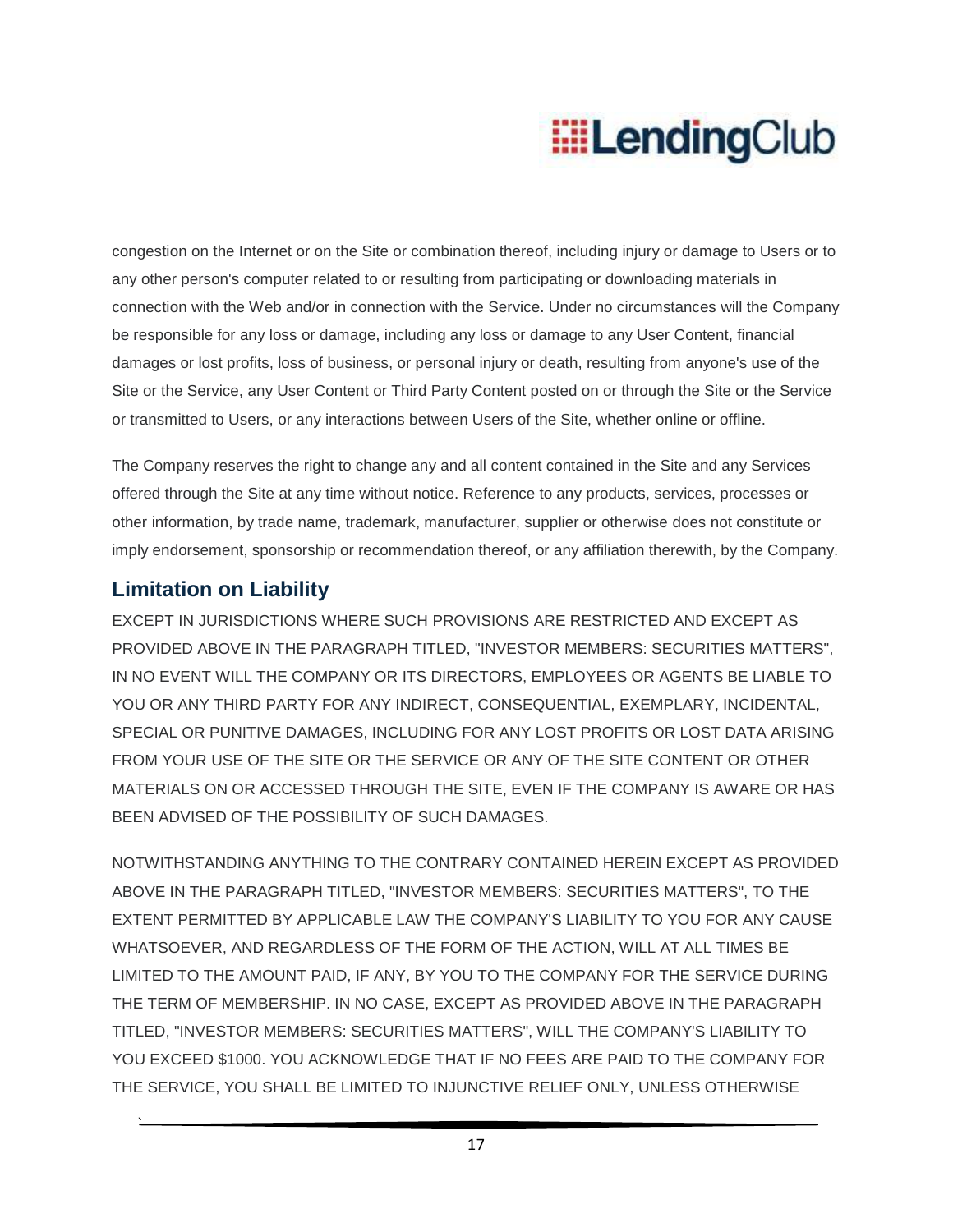

PERMITTED BY LAW, AND SHALL NOT BE ENTITLED TO DAMAGES OF ANY KIND FROM THE COMPANY, REGARDLESS OF THE CAUSE OF ACTION.

IN ADDITION TO THE SPECIFIC SECURITIES LAWS PROVISIONS DESCRIBED ABOVE IN THE PARAGRAPH TITLED, "INVESTOR MEMBERS: SECURITIES MATTERS", CERTAIN FEDERAL AND STATE LAWS DO NOT ALLOW THE EXCLUSION OR LIMITATION OF CERTAIN DAMAGES OR LIMITATIONS ON IMPLIED WARRANTIES. IF THESE LAWS APPLY TO YOU, SOME OR ALL OF THE ABOVE DISCLAIMERS, EXCLUSIONS OR LIMITATIONS MAY NOT APPLY TO YOU, AND YOU MAY HAVE ADDITIONAL RIGHTS.

#### **Governing Law; Venue and Jurisdiction**

By visiting or using the Site and/or the Service, you agree that the laws of the State of Delaware, without regard to any principles of conflict of laws that would require or permit the application of the laws of any other jurisdiction, will govern these Terms of Use. If you obtain a loan, the terms of the loan will be governed by federal laws and the laws of the state of Utah to the extent not preempted, without regard to any principle of conflicts of laws that would require or permit the application of the laws of any other jurisdiction.

#### **Indemnity**

You agree to indemnify and hold the Company, its subsidiaries and affiliates, and each of their directors, officers, agents, contractors, partners and employees, harmless from and against any loss, liability, claim, demand, damages, costs and expenses, including reasonable attorney's fees, arising out of or in connection with your User Content, any Third Party Content you post or share on or through the Site, your use of the Service or the Site, your conduct in connection with the Service or the Site or with other Users of the Service or the Site, or any violation of these Terms of Use or of any law or the rights of any third party. The previous sentence shall not apply to any extent to Users while acting as an investor member or while registering as an investor member in connection with their (i) posting of User Content or (ii) use of the Site or Service.

#### **Other**

`

The failure of the Company to exercise or enforce any right or provision of these Terms of Use shall not constitute a waiver of such right or provision in that or any other instance. If any provision of these Terms of Use is held invalid, the remainder of these Terms of Use shall continue in full force and effect. If any